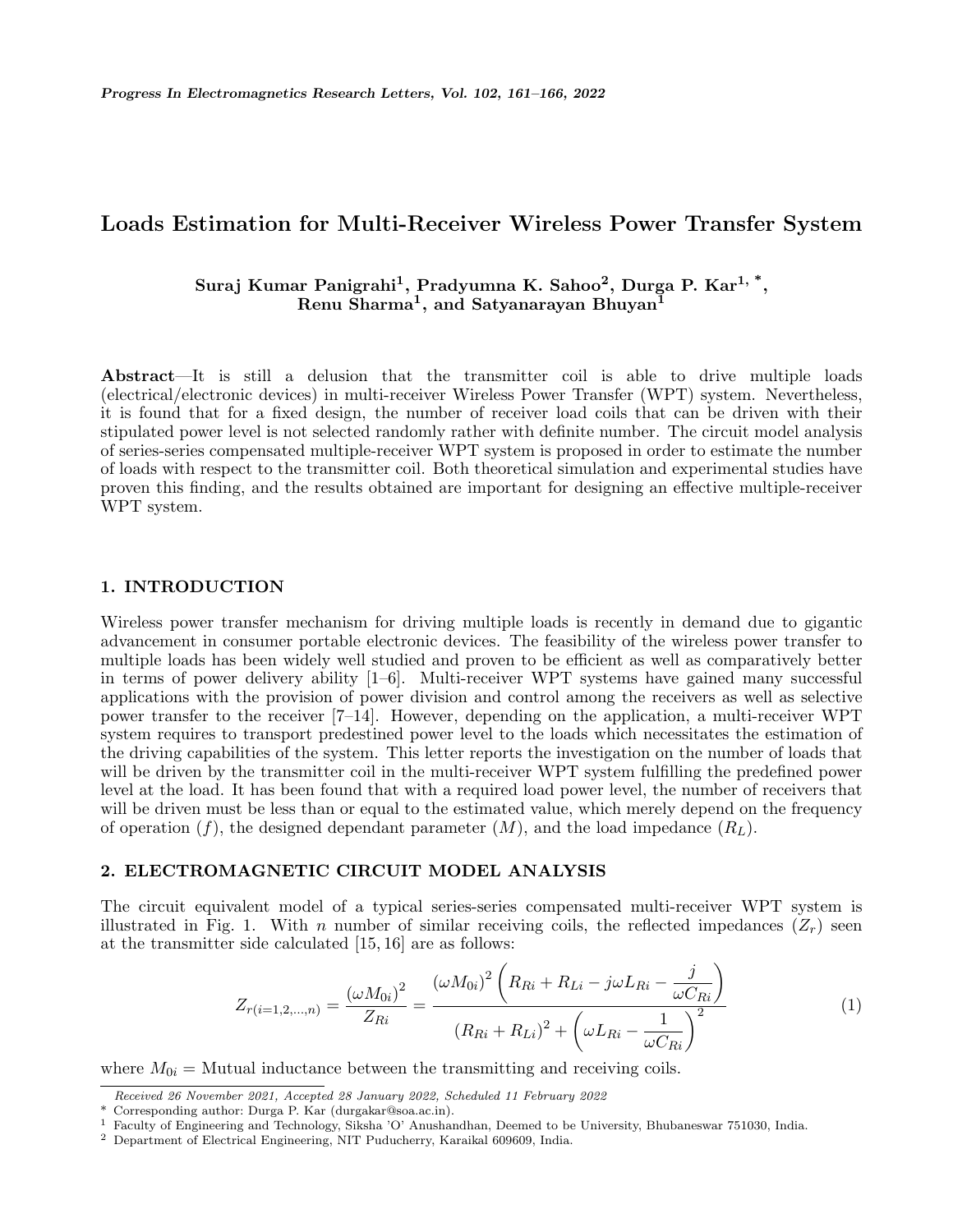



 $R_{Li}$  = Load resistance of the *i*th receiving coil.

 $R_{Ri}$  = Effective series resistance of the *i*th receiving coil.

 $R_{Ri}$  = Effective series resistance of the *i*th receiving coil.

 $R_T$  = Effective series resistance of the transmitting coil.

 $L_{Ri}$  = Inductance of the *i*th receiving coil.

 $C_{Ri}$  = External capacitance connected in series with the *i*th receiving coil.

 $\omega$  = Frequency of operation in radian.

Considering that all the receiving loads are equi-spaced with respect to the transmitter, the mutual coupling coefficient can be expressed as:

$$
M_{01} = M_{02} = \ldots = M_{0n} = M
$$

The parameter *M* indicates the mutual inductance between transmitting and receiving coils which is defined as the emf induced in one coil as a result of unit rate of change of current in the neighboring coil. It is very much specific to the design and dimension of the coils used.

The received load power at each individual receiving load will be given by:

$$
P_{L(i=1,2,...,n)} = \frac{P_R}{R_{Ri} + R_{Li}} R_{Li} = \left[ \frac{V_P}{R_T + \sum_{i=1}^n \frac{(\omega M)^2}{R_{Ri} + R_{Li}}} \right]^2 \frac{(\omega M)^2}{(R_{Ri} + R_{Li})^2} R_{Li}
$$
(2)

where  $P_R$  = Power received at the receiving coil and  $V_p$  = RMS value of the supply voltage.

By ignoring  $R_T$ , Equation (2) is simplified as:

$$
P_{Load(i=1,2,...,n)} = \frac{V_P^2 R_{Li}}{n^2 (\omega M)^2}
$$
\n(3)

The total load power delivered to *n* number of identical loads (*RL*) will be

$$
P_{Load} = \frac{V_P^2 R_L}{n \left(\omega M\right)^2} \tag{4}
$$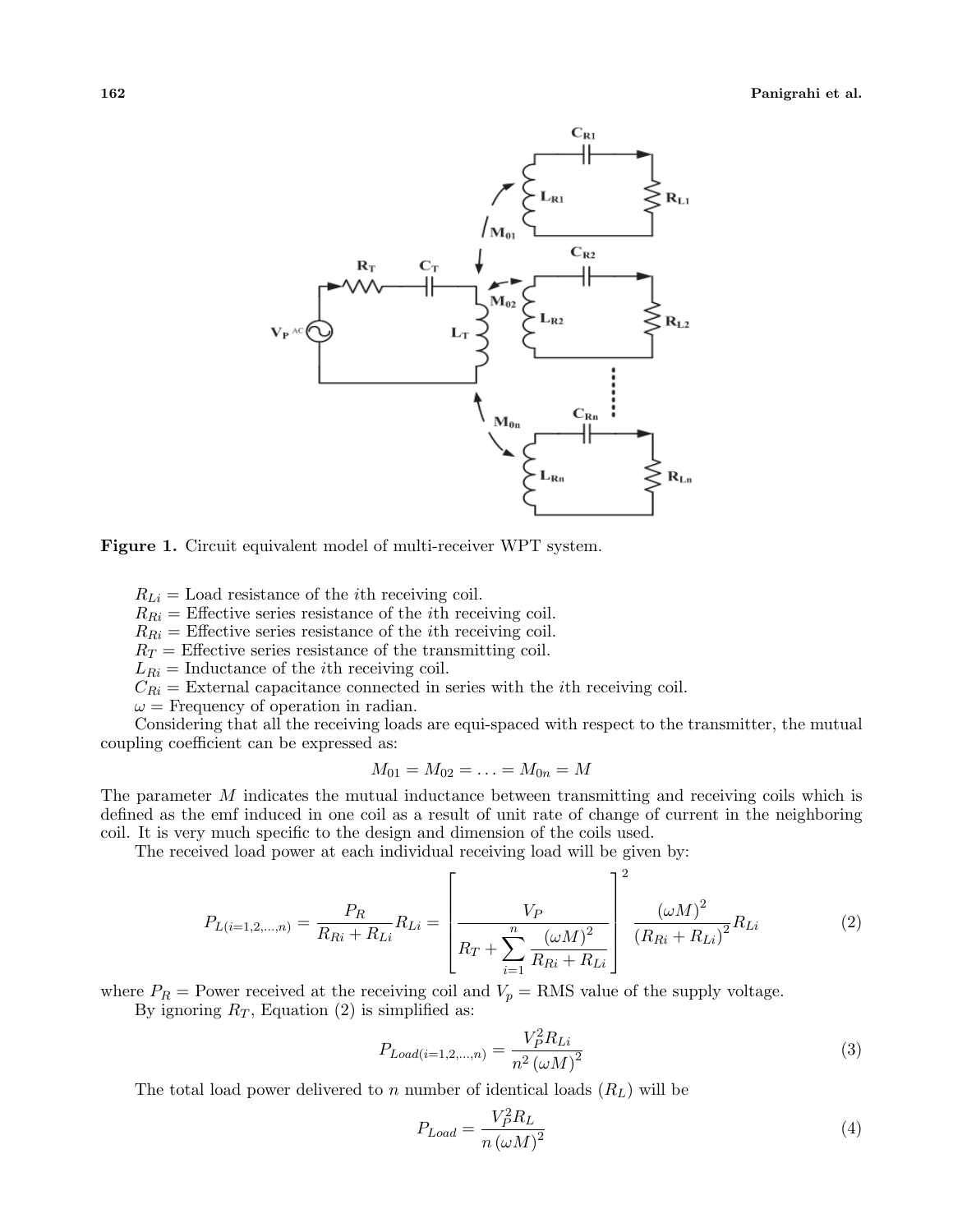#### **Progress In Electromagnetics Research Letters, Vol. 102, 2022 163**

From Equation (4), with a required rated load power (*PRated*), the number of loads that can be driven through the WPT system will be

$$
n = \frac{V_P^2 R_L}{P_{Rated} \cdot (\omega M)^2} \tag{5}
$$

From the aforementioned equation, with a required load power level, the number of loads that can be driven depends on the frequency of operation (*f*), the designed dependant parameter (*M*), and the load impedance (*RL*).

## **3. EXPERIMENTAL DESIGN SETUP FOR MULTI-RECEIVER WPT SYSTEM**

The experimental setup shown in Fig. 2 has been designed for a three-load receiver coils WPT system to verify the theoretical analysis based on the circuit parameters. The transmitter coil is connected to a high frequency input power source of 5 V*RMS* through a high frequency power amplifier. All the coils resonate at a particular frequency as they are all dimensionally equal. The three receiver coils with identical load are kept at the same vertical plane with an air gap 5 cm apart from the transmitter coil. In order to accomplish the experiment, load resistors of different values are connected in series with the receiver coils.



**Figure 2.** Experimental set up for three-Load WPT system.

The transmitting coil and all receiving load coils are made up of copper wire, identical circularly configured having number of turns 14, each with radius  $0.075$  m and pitch of  $0.01$  m. All the coils have inductance around 18.4  $\mu$ H and effective series resistance of 1.1211  $\Omega$ . Series/Parallel staggered external capacitors of single capacitance value 4.7 nF are connected in series with the receiver coils to drive them at different resonant frequencies. The equivalent series resistance of capacitors and source internal resistance are very small, so can be ignored. The mutual inductance between the transmitting coil and individual receiving coil is measured to be  $0.574 \mu H$ , when centre-to-centre air gap is 5 cm.

## **4. RESULTS AND DISCUSSION**

The theoretical simulation and experimental results of multi-receiver WPT system are elucidated in this section to demonstrate the delivered load power characteristics. The load power characteristics correspond to different operating frequencies in two-load, three-load, and five-load receiver WPT systems have been exemplified in Fig. 3. It is observed that the delivered load power gradually decreases as the number of load receiver coils increases.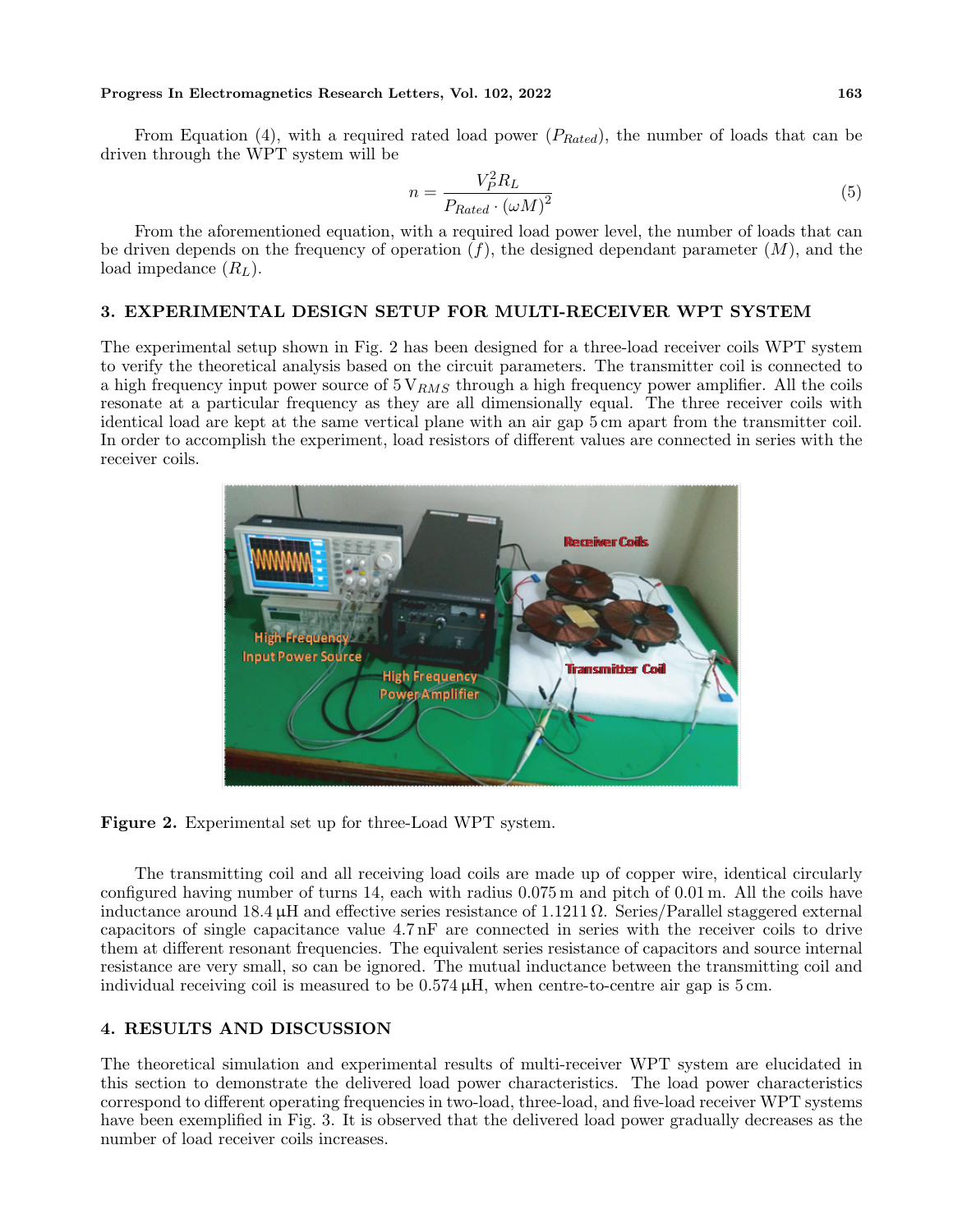

**Figure 3.** Frequency characteristics of output load power.

Again, it has been found that there is an optimal load value that corresponds to maximum power delivered to the loads in a multi-receiver WPT system. The optimal load values differ as the number of receiver coils changes. The best load value increases as the number of receiver coils in the multi-receiver WPT system increases.

The calculated and experimental results of delivered load power versus receivers load resistance for three-load at resonance frequency of 0.2 MHz are illustrated in Fig. 4.

The results show that the maximum load power from the experiment is 1.42W when the load resistance is 11  $\Omega$ , compared to the calculated value 1.68 W for load resistance 12  $\Omega$ . Hence, it is



**Figure 4.** Calculated and experimental results for three-load WPT system.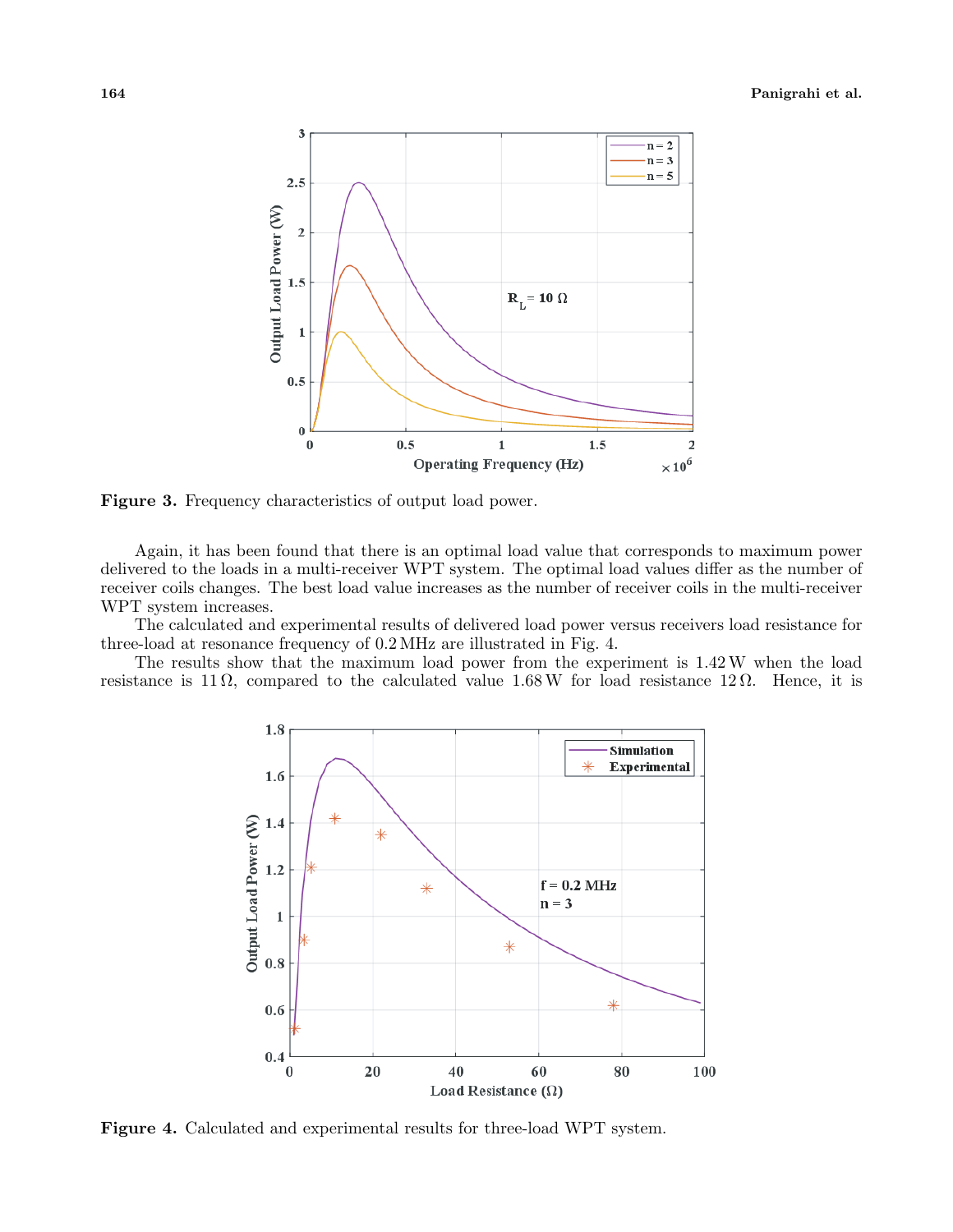#### **Progress In Electromagnetics Research Letters, Vol. 102, 2022 165**

ascertained that this system can drive three-loads with a maximum output load rated power of 1.42W. If we need to drive loads with more rated power as above, then the number of receiver loads must be reduced. Evidently, an optimal load exists for a given number of loads corresponding to the resonant frequency, which is well agreed from the results.

# **5. CONCLUSION**

Both theoretical and experimental measurements are carried out to analyze the load power characteristics. It is found that power levels across the loads decline with increase in the number of receiver load coils corresponding to a particular operating frequency. So, it necessitates the estimation of load in a multi-receiver WPT system to drive them at their predetermined power level. Again, it has been found that there is an optimal load value that corresponds to maximum power delivered to the loads. The optimal load value differs as the number of receiver coils changes. The results obtained will be important in designing an effective multi-receiver load WPT system.

# **REFERENCES**

- 1. Cannon, B. L., J. F. Hoburg, D. D. Stancil, and S. C. Goldstein, "Magnetic resonant coupling as a potential means for wireless power transfer to multiple small receivers," *IEEE Trans. Power Electron.*, Vol. 24, No. 7, 1819–1825, 2009.
- 2. Kurs, A., R. Moffatt, and M.Soljacic, "Simultaneous mid-range power transfers to multiple devices," *Appl. Phys. Lett.*, Vol. 98, No. 4, 044102-1–044102-3, 2010.
- 3. Casanova, J. J., Z. N. Low, and J. Lin, "A loosely coupled planar wireless power system for multiple receivers," *IEEE Trans. Ind. Electron.*, Vol. 56, 3060–3068, 2009.
- 4. Ding, K., Y. Yu, and H. Lin, "A novel dual-band scheme for magnetic resonant wireless power transfer," *Progress In Electromagnetics Research Letters*, Vol. 80, 53–59, 2018.
- 5. Hasanzadeh, S. and S. Vaez-Zadeh, "Design of a wireless power transfer system for high power moving applications," *Progress In Electromagnetics Research M*, Vol. 28, 258–271, 2013.
- 6. Liu, S., J. Tan, and Y. Liu, "Achieving the constant output power and transfer efficiency of a magnetic coupling resonance wireless power transfer system based on the magnetic field superposition principle," *Progress In Electromagnetics Research M*, Vol. 81, 127–136, 2019.
- 7. Koh, K. E., T. C. Beh, T. Imura, and Y. Hori, "Impedance matching and power division using impedance inverter for wireless power transfer via magnetic resonant coupling," *IEEE Trans. Ind. Appl.*, Vol. 50, 2061–2070, 2014.
- 8. Zhang, Y., T. Lu, Z. Zhao, F. He, K. Chen, and L. Yuan, "Selective wireless power transfer to multiple loads using receivers of different resonant frequency," *IEEE Trans. on Power Electron.*, Vol. 30, 6001–6005, 2015,
- 9. Cheon, S., Y. H. Kim, S. Y. Kang, M. L. Lee, J. M. Lee, and T. Zyung, "Circuit-model-basedanalysis of a wireless energy-transfer system via coupled magnetic resonances," *IEEE Trans. Ind. Electron.*, Vol. 58, 3370–3378, 2011.
- 10. Sahany, S., S. S. Biswal, D. P. Kar, A. A. Pattnaik, and S. Bhuyan, "Receiver coil position selection through magnetic field coupling of a WPT system used for powering multiple electronic devices," *Progress In Electromagnetics Research M*, Vol. 85, 165–173, 2019.
- 11. Fu, M., T. Zhang, C. Ma, and X. Zhu, "Efficiency and optimal loads analysis for multiple-receiver wireless power transfer systems," *IEEE Transactions on Microwave Theory and Techniques*, Vol. 63, 801–812, 2015.
- 12. Parise, M., F. Loreto, D. Romano, G. Antonini, and J. Ekman, "Accurate computation of mutual inductance of non coaxial pancake coils," *Energies*, Vol. 14, 16, 2021.
- 13. Shinohara, N., "The wireless power transmission: Inductive coupling, radio wave, and resonance coupling," *Wiley Interdisciplinary Reviews: Energy and Environment*, Vol. 1, 337–346, 2012.
- 14. Parise, M. and G. Antonini, "On the inductive coupling between two parallel thin-wire circular loop antennas," *IEEE Transactions on Electromagnetic Compatibility*, Vol. 60, 1865–1872, 2018.